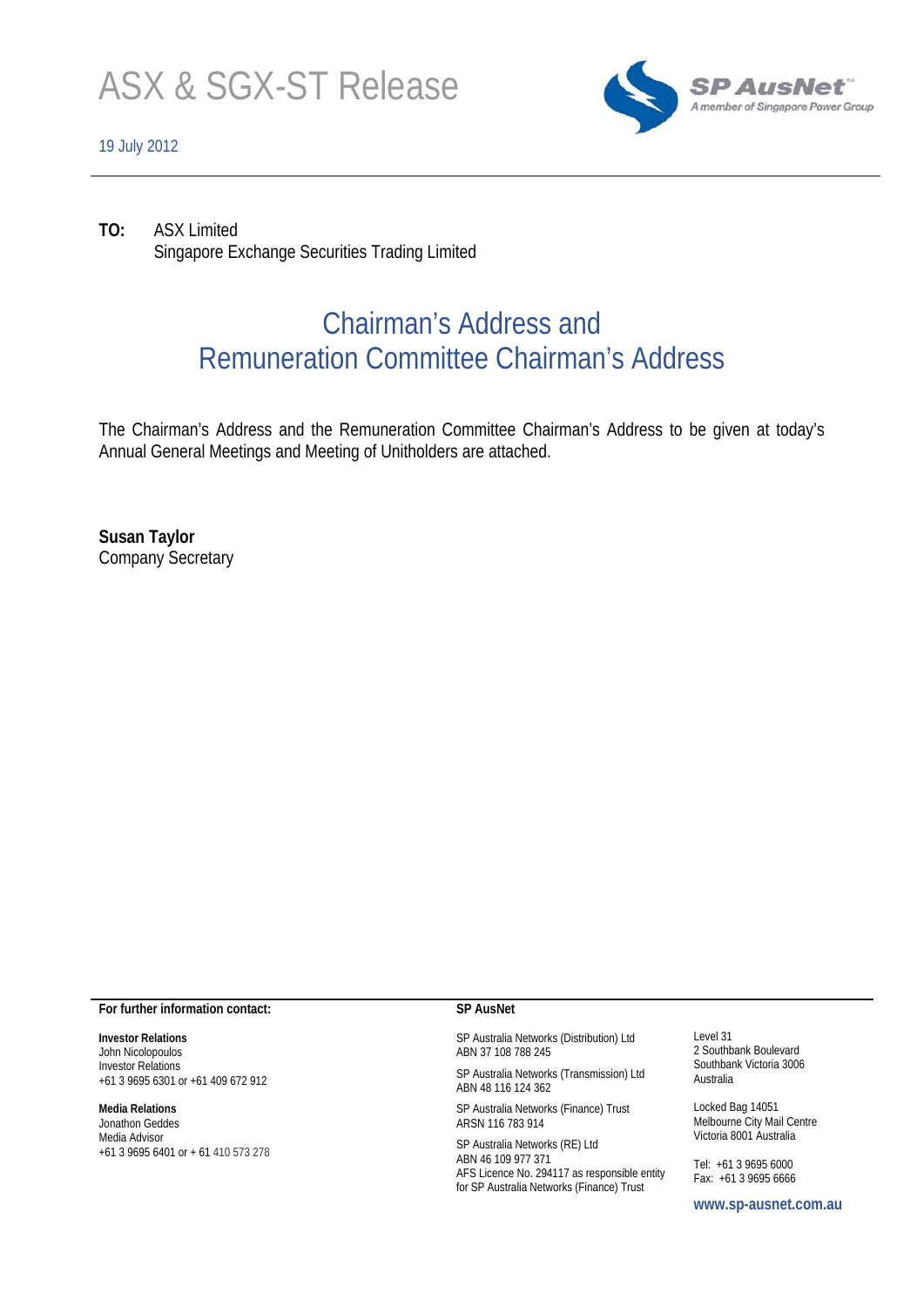

# **SP AusNet Annual General Meeting 2012**

# **Chairman's Address**

I would like to thank you for taking the time to attend this year's Annual General Meeting.

I would also like to thank all securityholders for their continued support of the Company throughout the year.

In May, we announced our full year results for the year ended 31 March 2012.

Headline results showed that SP AusNet continued to deliver sound results:

- total revenue increased by 4.6 per cent to \$1,535.4 billion.
- regulated asset base grew by \$390 million to \$6.64 billion
- underlying net profit after tax was up 0.8 per cent to \$255 million

This was despite the fact that we experienced a reduction in demand on our gas and electricity distribution networks. Energy consumption decreased by more than 3 per cent on each network due, in part, to mild weather, tough economic conditions and the penetration of residential solar generation.

Offsetting this trend, new wind farm and gas-fired generation connections on the transmission network continue to promote growth in SP AusNet's asset base.

Against this background, and rising to the challenge to deliver a sustainable result, our management team implemented sensible and sustainable cost reduction programs across all divisions to offset our reduced revenue, which resulted in a net profit of \$255 million, slightly up on 2011.

SP AusNet paid securityholders a final distribution of 4 cents, bringing the full year distribution to 8 cents per security (franked at 33.3 per cent), in line with guidance.

We also maintained our 'A' range credit rating, further diversified our sources of finance and lengthened the maturity of our debt.

SP AusNet continued to invest in major capital programs associated with the ongoing development of Victoria's electricity transmission network and electricity and gas distribution networks. This is part of our commitment to a safe and reliable supply of energy to consumers.

To help fund this significant investment in Victoria, SP AusNet successfully undertook an accelerated non-renounceable pro-rata entitlement offer with existing institutional and retail securityholders. We raised approximately \$434 million.

We also raised \$91.3m via our Distribution Reinvestment Plan, with a 46 per cent per cent uptake in June 2011 and a 38 per cent uptake in December 2011.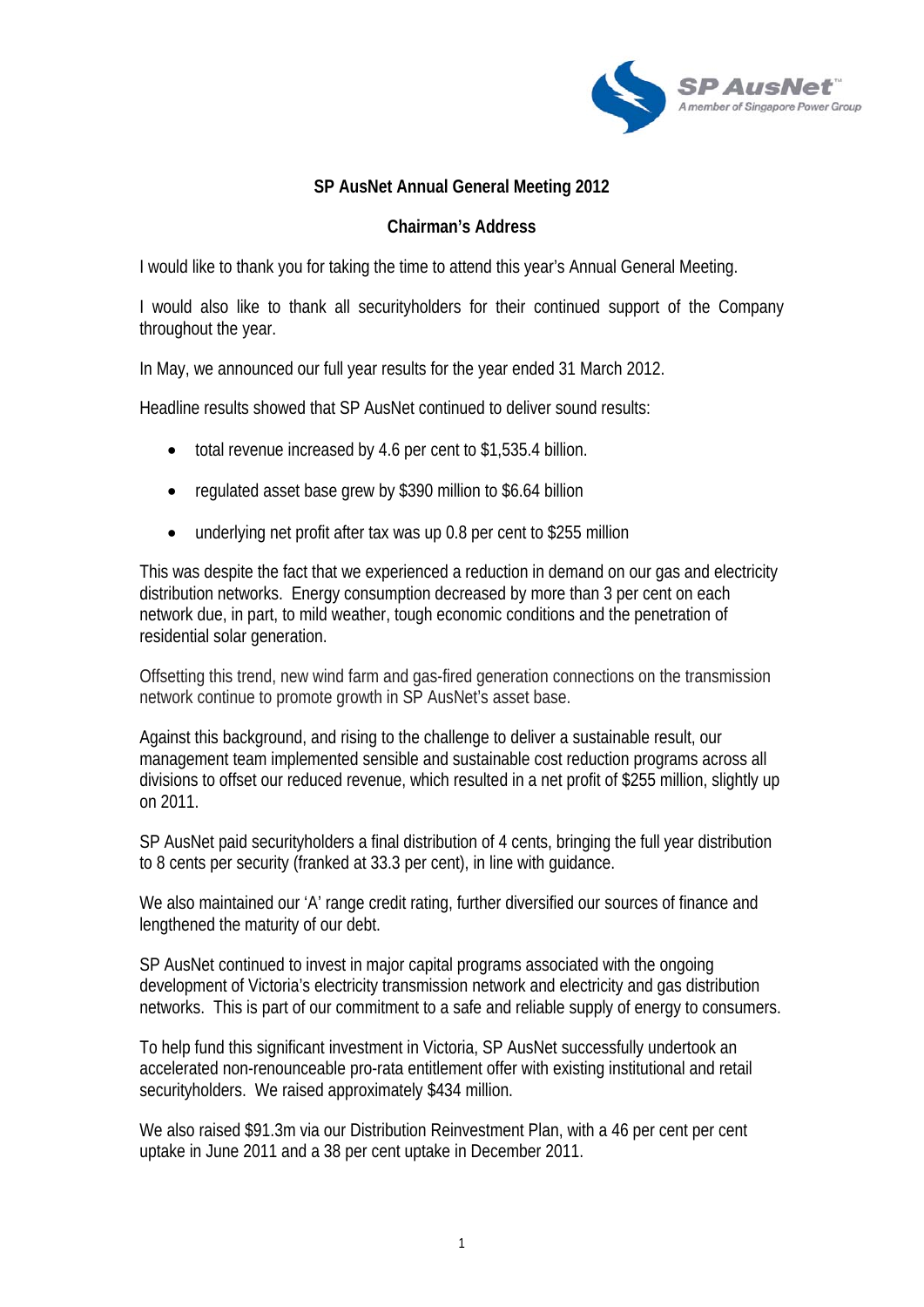

SP AusNet has a well-diversified debt portfolio. In a year when debt markets remained volatile, SPN raised approximately \$1 billion from both the bank debt and capital markets. This is an ongoing process, which we believe is well managed against challenging economic conditions. For example, competitively priced Australian Dollar and Japanese Yen bond issues were recently completed.

As a result of our efforts to drive the business results you expect, SP AusNet was recently included in rating agency Standard and Poor's S&P100 index. This index provides guidance for certain investors and will enhance our profile amongst the investment community.

## **Key Issues**

I will now provide a brief update on some key issues facing the business.

### Black Saturday Litigation

The first is the litigation surrounding the Black Saturday bushfires in Kilmore East and Beechworth, respectively.

The parties to the Beechworth class action agreed to settle the matter before proceeding to court. Under the settlement, 40% of the plaintiffs' assessed losses plus interest of 5% up to a cap of \$32.8 million will be payable by the defendants. SP AusNet's share of the settlement sum is 27% of the assessed losses, and its contribution is capped at \$19.7 million. This amount will be paid by SP AusNet's insurers.

The settlement has been reached without admission of liability by SP AusNet or any other party.

SP AusNet remains a defendant to a class action that has been initiated in respect of the Kilmore East fire. The Kilmore East hearing is presently scheduled to commence in January 2013. As this matter remains before the court, I propose not to go into further details at this time, except to say that SP AusNet will vigorously defend the claim.

#### Taxation Office Disputes

I would also like to update you on our disputes with the Tax Office. During the year, the ATO completed large business audits of the SP AusNet Group. The focus of the audits was:

- deductions claimed in respect of franchise fees paid by the Company in the 1999 to 2001 tax years; and
- deductions claimed in respect of intellectual property from 1998 onwards.

SP AusNet has lodged notices of objection with the ATO in relation to the amended assessments issued. The ATO has agreed to a part-payment arrangement, on the basis that the amounts due are disputed.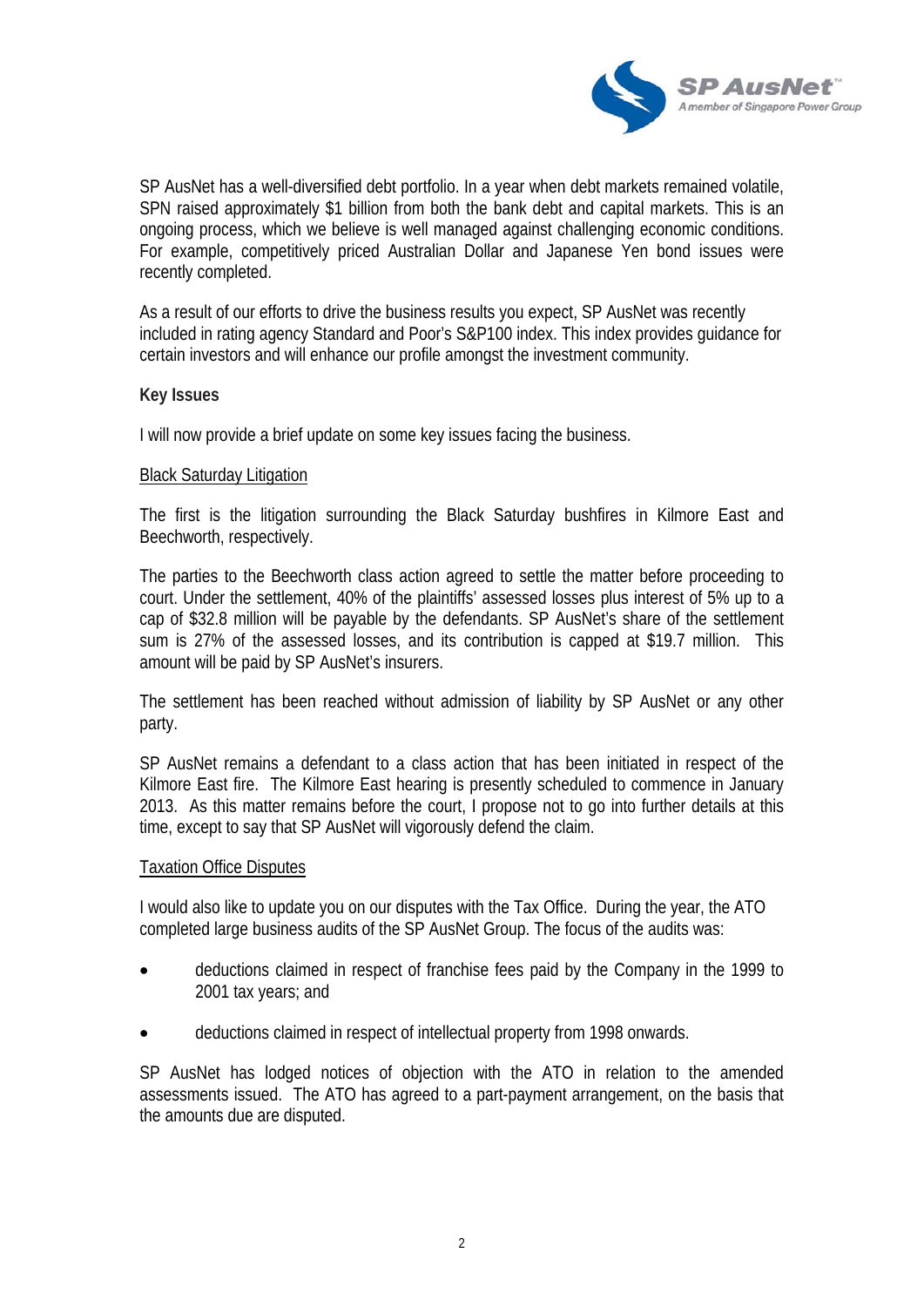

SP AusNet has initiated an appeal against the ATO in respect of the intellectual property dispute, and intends to do the same for the franchise fee dispute at an appropriate time in the process.

## Smart Meters

The final matter I wish to mention is the roll-out of smart electricity meters. This project has been mandated by the Victorian Government and will allow customers to better understand and manage their energy needs. In addition, the meters will provide more technical information about system performance across our electricity networks, enabling SP AusNet to improve existing network asset efficiency, network reliability and performance. Under the program, SP AusNet is able to recover prudent costs of implementing the program.

SP AusNet is progressing with the installation of these new electricity meters and expects to meet the Government's mandated completion target.

### **Conclusion**

I am pleased to confirm that SP AusNet remains a stable and secure investment for securityholders.

Organic growth in the regulated asset base continues despite the difficult economic environment of recent times and the apparent downward trend in demand.

For the 2013 financial year, SP AusNet expects distributions to be 8.2 cents per security, representing a 2.5 per cent increase on 2012.

We will continue our focus on strong growth of our regulated asset base, the expansion and commercialisation of our asset services business through Select Solutions, and continue to operate to deliver energy safely and reliably for our customers.

I will now hand you over to Nino Ficca to provide an insight into SP AusNet's operations.

Thank you.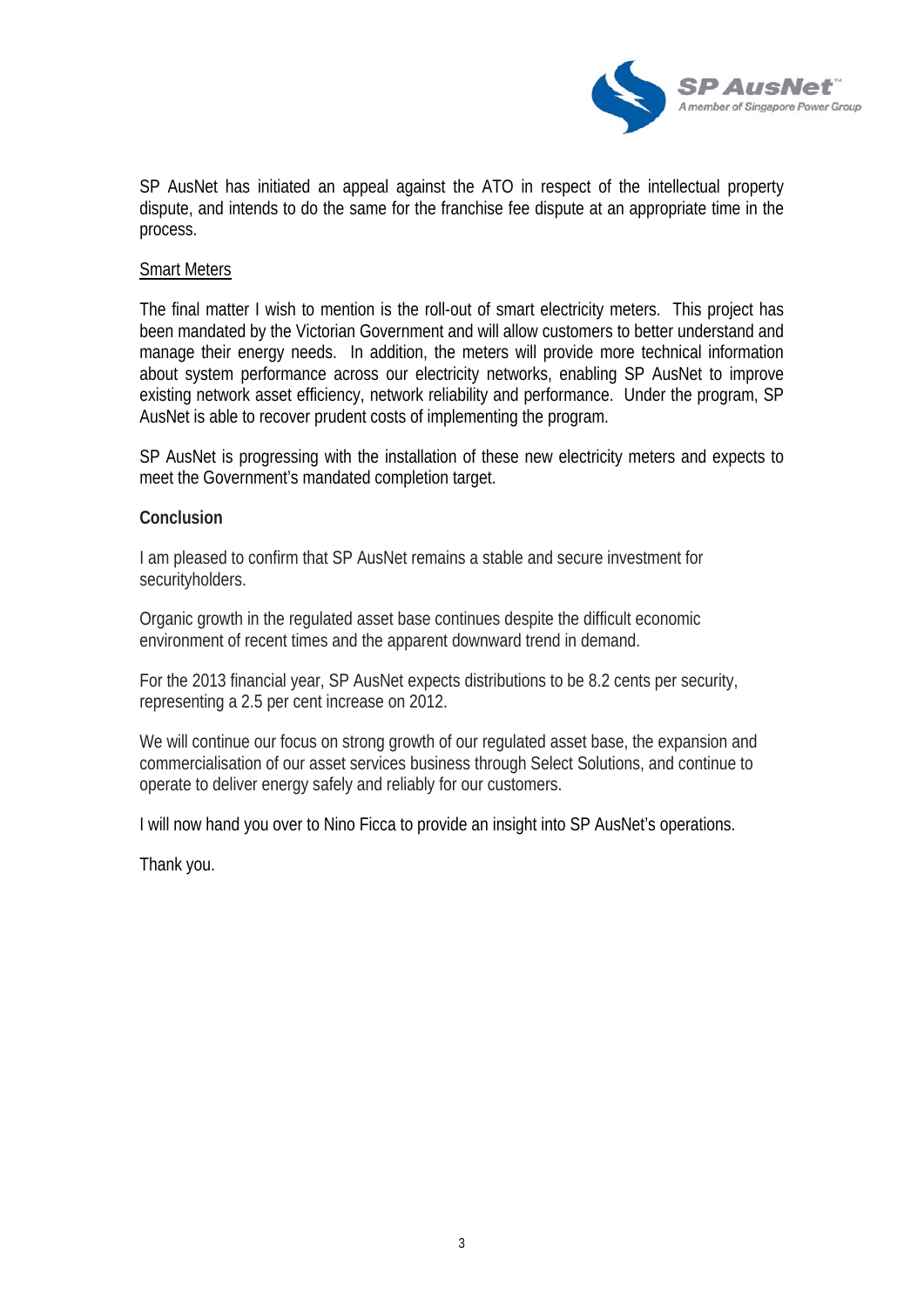

**SP AusNet Annual General Meeting 2012** 

## **Remuneration Committee Chairman's Address**

Good morning ladies and gentlemen,

My name is George Lefroy and I am the Chairman of the Board's Remuneration Committee.

This Committee is responsible for reviewing and recommending to the Board the remuneration policy, strategy, and structure for SP AusNet's Board, the Managing Director, and senior executives. In so doing, it seeks external, independent advice and information from its appointed advisor regarding market practice, remuneration structure and competitive analysis of the executive market.

Our remuneration philosophy and strategy continues to be designed to:

- attract and retain top-class Board and executive talent;
- create a high-performance culture by driving and rewarding executives for the achievement of the company's strategy and business objectives; and
- link incentives to the creation of security holder value.

In summary, SP AusNet's remuneration strategy is intended to directly align with security holders' interests.

Fixed Pay is set following rigorous comparison with other industrial enterprises for jobs of comparable complexity, impact and scale. In November 2011 base salaries for SP AusNet's senior executive staff were increased by an average of 4.5 percent.

Short-term incentives, including individual performance requirements, are based on stretch targets that ensure executives' remuneration is linked directly to the business strategy. Payments are linked to a balanced scorecard, which incorporates financial and non-financial performance measures.

At the corporate level, performance against the balanced scorecard KPI's for the FY12 year delivered a payout at 100.8 percent of target, representing an overall target outcome in financial and non-financial KPI's in a challenging operational year. This payout was above the 2011 outcome of 88 percent.

Long-term incentives will only reward executives if performance measures for relative Total Security holder Return and/or earnings per security growth are met. The vesting schedule is designed to deliver the rewards at the end of the three-year performance period. The LTI plan does not allow for retesting of performance measures in subsequent years. Therefore, executives must consistently meet or exceed expectations to fully benefit from the plan. Finally, they must invest the after-tax long-term incentive payments in SPN securities, and hold them for a further year. This is the fourth year when our LTI scheme has "vested" and paid out to executives.

In the period1 April 2009 to 31 March 2012, our shareholder return ranked at the 52.7<sup>th</sup> percentile, where 100 percent is the very best return of a listed company.

Our Earnings per Security covering the same 3 year period grew at a compound annual growth rate of 2.0 percent, underperforming against our long term target and resulting in zero vesting for the Earnings per